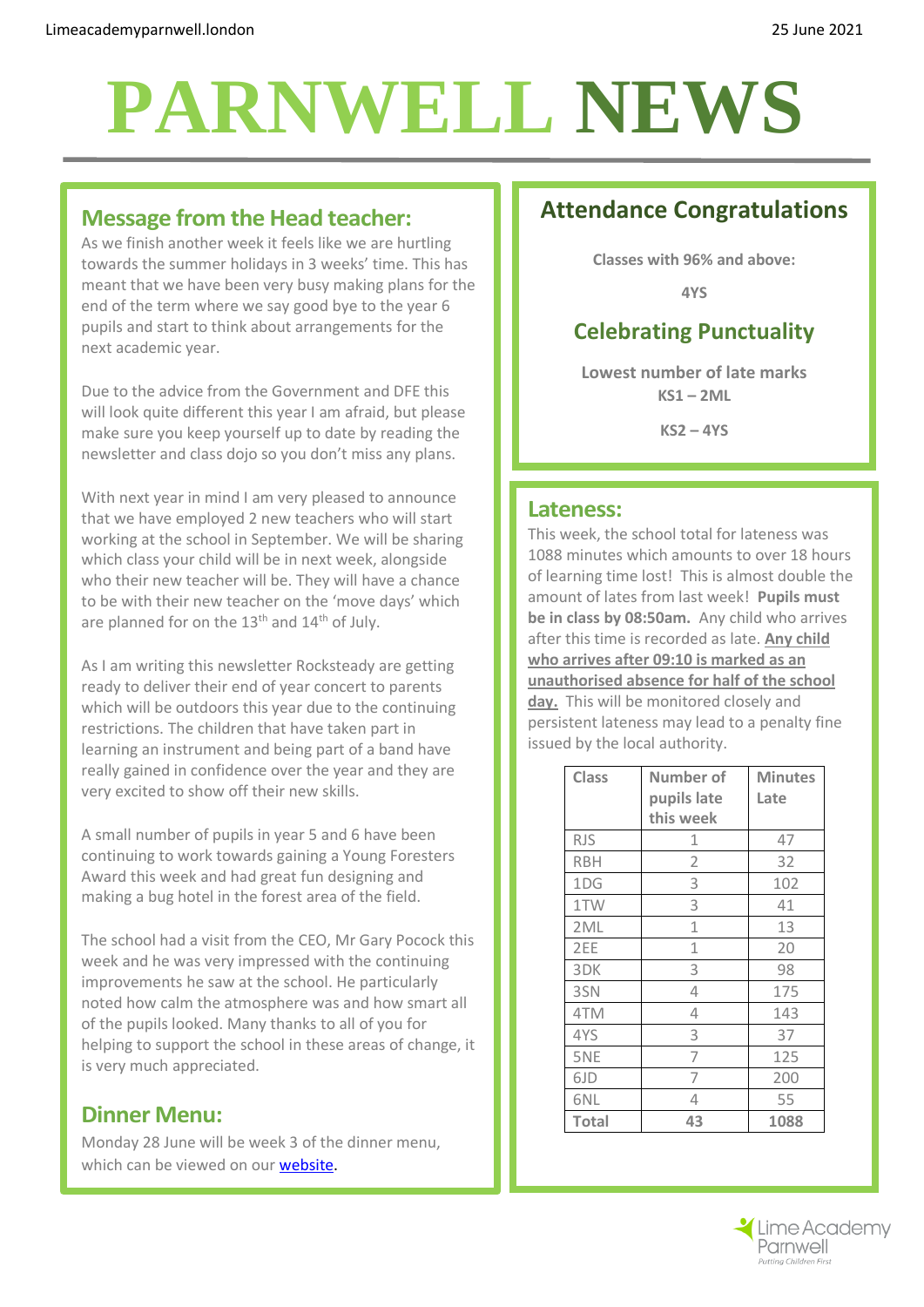# **PARNWELL NEWS**

### **Parnwell Together Memories**

Parnwell Together Memories would like any of your families' memories, photos, art work, stories from the lockdown period to be included in a community project. You can email them to Suzanne.collins@limetrust.org or bring them to the school office. They have also asked if you can complete a short survey about your lockdown memories a[t](https://www.surveymonkey.co.uk/r/ZNGGBH7) https://www.surveymonkey.co.uk/r/ZNGGBH7

#### **Classes for next year**

Next week, you will receive an email telling you who your child's teacher will be next year. If you do not receive an email by Friday next week, please contact the school office.

#### **Book Bus**

In November 2019, we were fortunate to have a Book Bus visit the school and many children borrowed books to take home. If you still have these borrowed books at home, please make sure they are returned either to the school or your local library by Friday 2 July 2021. Contact information and opening times for all the Peterborough Libraries can be found at<https://vivacity.org/libraries-and-archives/your-local-library/> The library will **not** charge any overdue fines for books that are returned, but any books not returned will be charged for as lost books.

#### **Arbor Parent Portal**

The school will soon be launching a new Parent App, which will replace ParentMail. The Arbor App will allow you, as a parent/carer, to see your child's attendance, pay for school diners/clubs/trips, book parents evenings, change personal details such as address and telephone number and update permissions for your child. We will be contacting parents/carers by email with more information about the App and how you can register. Please make sure the school has your most up-to-date email address.

### **Book Fair**

Next week we will be having a book fair in school, which will be running from Tuesday 29th June to Monday 5th July. The book fair is a great way to buy some fantastic books at great prices. We have sent out a book fair list by email and on class dojo. This allows you to browse the titles in advance of the book fair. Children will also visit the book fair in school with their classes, so that they can look at the actual books.

Once you and your children have chosen the books you would like to buy, you can pay for them online, at the web address on the order form. You can then either print and fill in the order form or write down the following details:

- **the books you have ordered,**
- **your child's name,**
- **the total cost**
- **the payment reference number**

and hand these to your child's teacher, or message your child's teacher with the details on Class Dojo. We will then make sure your child receives their book(s). Please note, all books must be paid for using this online system, we are not able to accept cash payments.